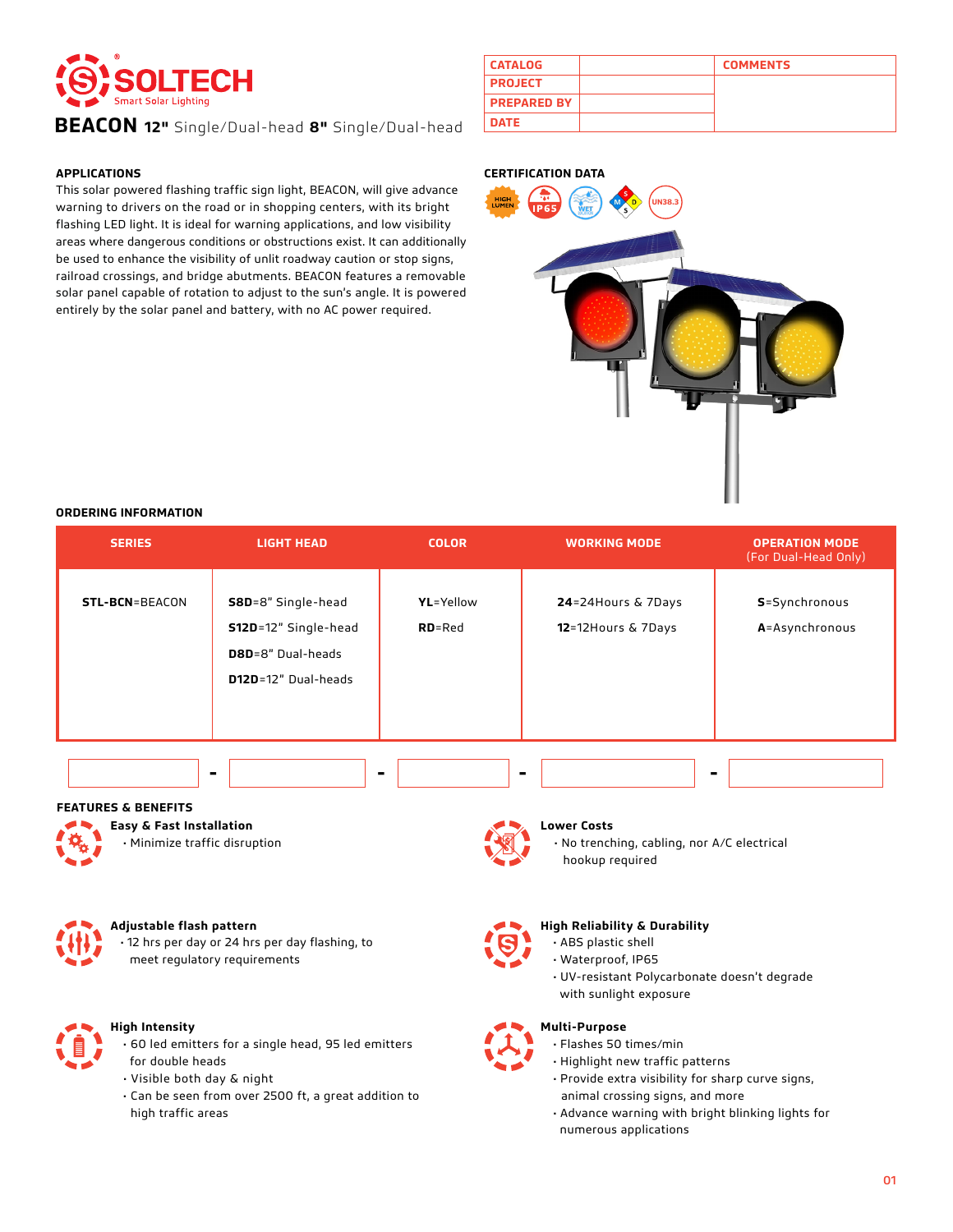

**BEACON 12"** Single/Dual-head 8" Single/Dual-head **DATE** 

**CATALOG COMMENTS**

**PROJECT PREPARED BY**

| <b>CATALOG</b>     | <b>COMMENTS</b> |
|--------------------|-----------------|
| <b>PROJECT</b>     |                 |
| <b>PREPARED BY</b> |                 |
| <b>DATE</b>        |                 |

**BEACON DATE 12"** Single/Dual-head **8"** Single/Dual-head

#### **PRODUCT SIZE SPECIFICATIONS BEACON 12"** Single-head

**BEACON 12"** Dual-heads

**BEACON 8"** Single-head

**BEACON 8"** Dual-heads







**ø12.0 inches**



**ø8.0 inches**







**ø8.0 inches ø8.0 inches**



**ø12.0 inches ø12.0 inches**

**0.6 inches**

**0.6 inches**

**0.6 inches**

┍



**0.6 inches**

\* The temperature can impact the battery's charge and daily operation. \* The solar charge data is base on 77 degree F ambient temperature with the

| <b>Specifications</b>      | <b>BEACON 12"</b><br>Single-head                                  | <b>BEACON 12"</b><br>Dual-heads                                   | <b>BEACON 8"</b><br>Single-heads                                 | <b>BEACON 8"</b><br>Dual-heads                                   |
|----------------------------|-------------------------------------------------------------------|-------------------------------------------------------------------|------------------------------------------------------------------|------------------------------------------------------------------|
| <b>LED Nominal Power</b>   | 6W                                                                | <b>12W</b>                                                        | 3.6W                                                             | 7.2W                                                             |
| <b>Solar Panel</b>         | Mono-Crystalline<br><b>18V 10W</b>                                | Mono-Crystalline<br><b>18V 12W</b>                                | Mono-Crystalline<br><b>18V 10W</b>                               | Mono-Crystalline<br><b>18V 10W</b>                               |
| <b>Lithium Ion Battery</b> | 12V 8.8Ah                                                         | 12V 8.8Ah                                                         | 12V 8.8Ah                                                        | 12V 8.8Ah                                                        |
| <b>Light Color</b>         | Yellow/Red                                                        | Yellow/Red                                                        | Yellow/Red                                                       | Yellow/Red                                                       |
| <b>Illuminance</b>         | 8,000 mcd (Red)<br>7,000 mcd (Yellow)                             | 8,000 mcd (Red)<br>7,000 mcd (Yellow)                             | 8,000 mcd (Red)<br>7,000 mcd (Yellow)                            | 8,000 mcd (Red)<br>7,000 mcd (Yellow)                            |
| <b>Product Size</b>        | Light Head ø12.0 Inches<br>Solar Panel 14.0 X 9.8<br>X 0.6 Inches | Light Head ø12.0 Inches<br>Solar Panel 14.0 X 9.8<br>X 0.6 Inches | Light Head ø8.0 Inches<br>Solar Panel 14.0 X 9.8<br>X 0.6 Inches | Light Head ø8.0 Inches<br>Solar Panel 14.0 X 9.8<br>X 0.6 Inches |
| <b>Beam Angle</b>          | 30 <sup>o</sup>                                                   | 30 <sup>o</sup>                                                   | 30 <sup>o</sup>                                                  | 30 <sup>o</sup>                                                  |
| <b>IP Rating</b>           | <b>IP65</b>                                                       | <b>IP65</b>                                                       | <b>IP65</b>                                                      | <b>IP65</b>                                                      |
| <b>Material</b>            | UV-Resistant<br>Polycarbonate                                     | UV-Resistant<br>Polycarbonate                                     | UV-Resistant<br>Polycarbonate                                    | UV-Resistant<br>Polycarbonate                                    |
| <b>Charging Time</b>       | 9hrs (1000W/m <sup>2</sup> )                                      | 9hrs (1000W/m <sup>2</sup> )                                      | 9hrs (1000W/m <sup>2</sup> )                                     | 9hrs (1000W/m <sup>2</sup> )                                     |
| Run Time (@Full Charge)    | 5-7 Days                                                          | 5-7 Days                                                          | 5-7 Days                                                         | 5-7 Days                                                         |
| <b>Working Mode</b>        | 24/7<br>12/7                                                      | 24/7<br>12/7                                                      | 24/7<br>12/7                                                     | 24/7<br>12/7                                                     |
| <b>Standard Hardware</b>   | Fits 3" to 4"<br>Diameter Poles                                   | Fits 3" to 4"<br>Diameter Poles                                   | Fits 3" to 4"<br>Diameter Poles                                  | Fits 3" to 4"<br>Diameter Poles                                  |
| <b>Flashing</b>            | 50 times per minute<br>(customization available<br>on request)    | 50 times per minute<br>(customization available<br>on request)    | 50 times per minute<br>(customization available<br>on request)   | 50 times per minute<br>(customization available<br>on request)   |
| <b>Visible Distance</b>    | >2,500 feet                                                       | >2,500 feet                                                       | >2,500 feet                                                      | >2,500 feet                                                      |
| Operating Temperature      | -20°C/-4°F to 140°F                                               | -20°C/-4°F to 140°F                                               | -20°C/-4°F to 140°F                                              | -20°C/-4°F to 140°F                                              |
| * Charging Temperature     | 0°C/23°F to 140°F                                                 | 0°C/23°F to 140°F                                                 | 0°C/23°F to 140°F                                                | 0°C/23°F to 140°F                                                |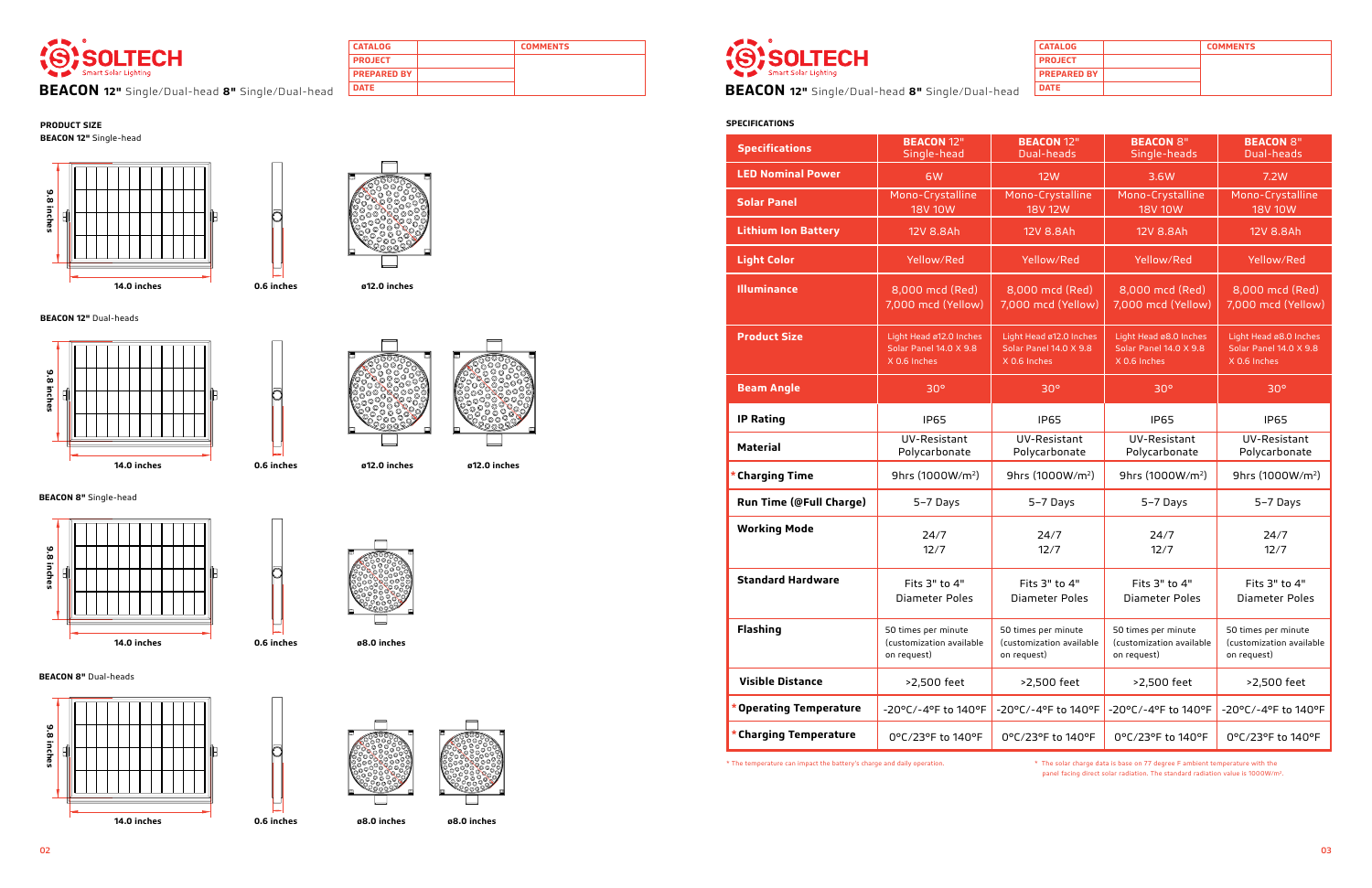

**BEACON 12"** Single/Dual-head 8" Single/Dual-head **DATE** 

 $\Box$  03

04 05



02

04

ä



**Press the On/Off button at the bottom of the light to turn the** 

**light on.** 

**Connect**

 $\sqrt{\phantom{a}}$ 01